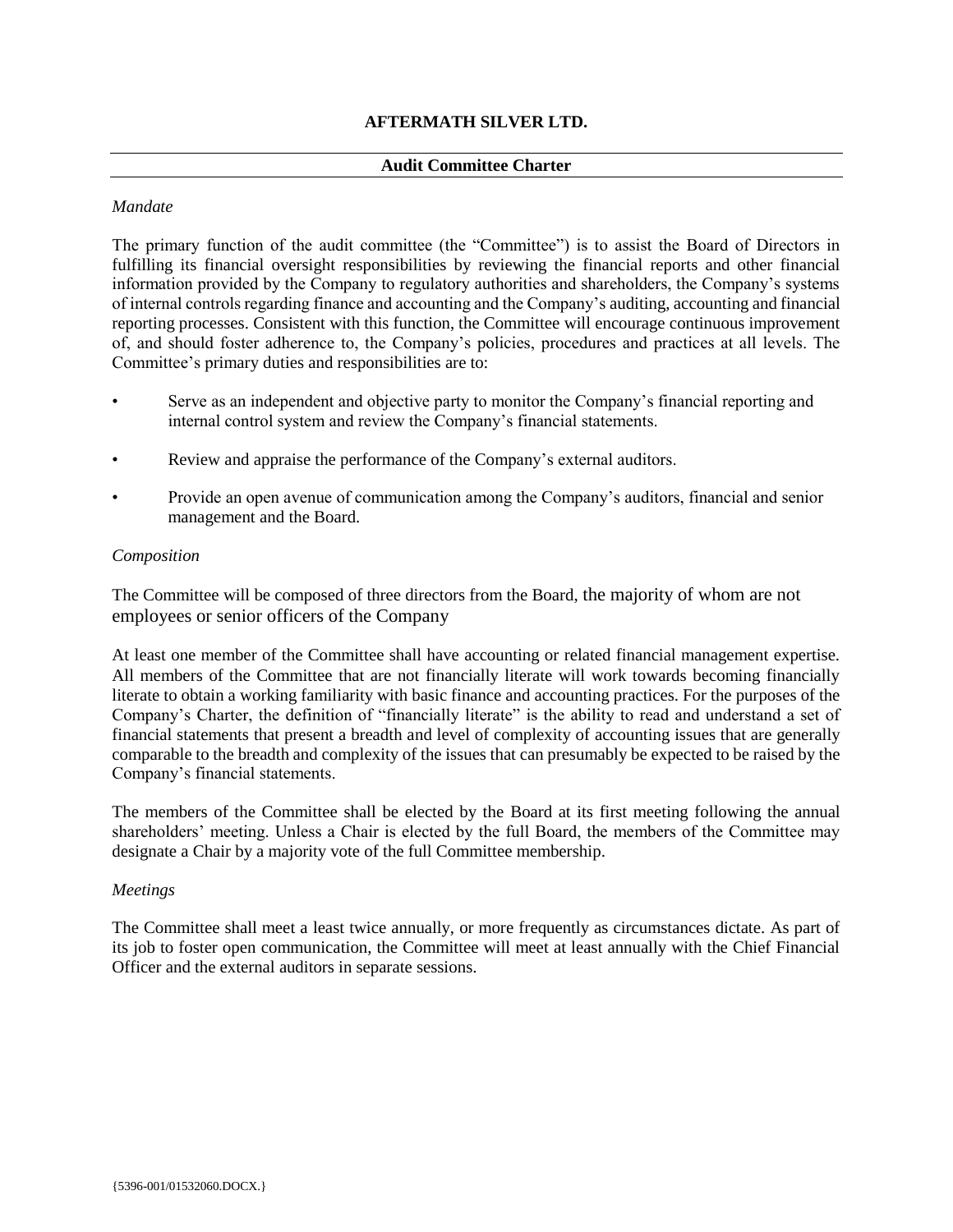### *Responsibilities and Duties*

To fulfill its responsibilities and duties, the Committee shall:

- (a) Review and update this Charter annually.
- (b) Review the Company's financial statements, MD&A and any annual and interim earnings, press releases before the Company publicly discloses this information and any reports or other financial information (including quarterly financial statements), which are submitted to any governmental body, or to the public, including any certification, report, opinion, or review rendered by the external auditors.
- (c) Review annually, the performance of the external auditors who shall be ultimately accountable to the Board and the Committee as representatives of the shareholders of the Company.
- (d) Obtain annually, a formal written statement of external auditors setting forth all relationships between the external auditors and the Company, consistent with Independence Standards Board Standard 1.
- (e) Review and discuss with the external auditors any disclosed relationships or services that may impact the objectivity and independence of the external auditors.
- (f) Take, or recommend that the full Board take, appropriate action to oversee the independence of the external auditors.
- (g) Recommend to the Board the selection and, where applicable, the replacement of the external auditors nominated annually for shareholder approval.
- (h) At each meeting, consult with the external auditors, without the presence of management, about the quality of the Company's accounting principles, internal controls and the completeness and accuracy of the Company's financial statements.
- (i) Review and approve the Company's hiring policies regarding partners, employees and former partners and employees of the present and former external auditors of the Company.
- (j) Review with management and the external auditors the audit plan for the year-end financial statements and intended template for such statements.
- (k) Review and pre-approve all audit and audit-related services and the fees and other compensation related thereto, and any non-audit services, provided by the Company's external auditors. The preapproval requirement is waived with respect to the provision of non-audit services if:
	- (i) the aggregate amount of all such non-audit services provided to the Company constitutes not more than five percent of the total amount of revenues paid by the Company to its external auditors during the fiscal year in which the non-audit services are provided;
	- (ii) such services were not recognized by the Company at the time of the engagement to be non-audit services; and